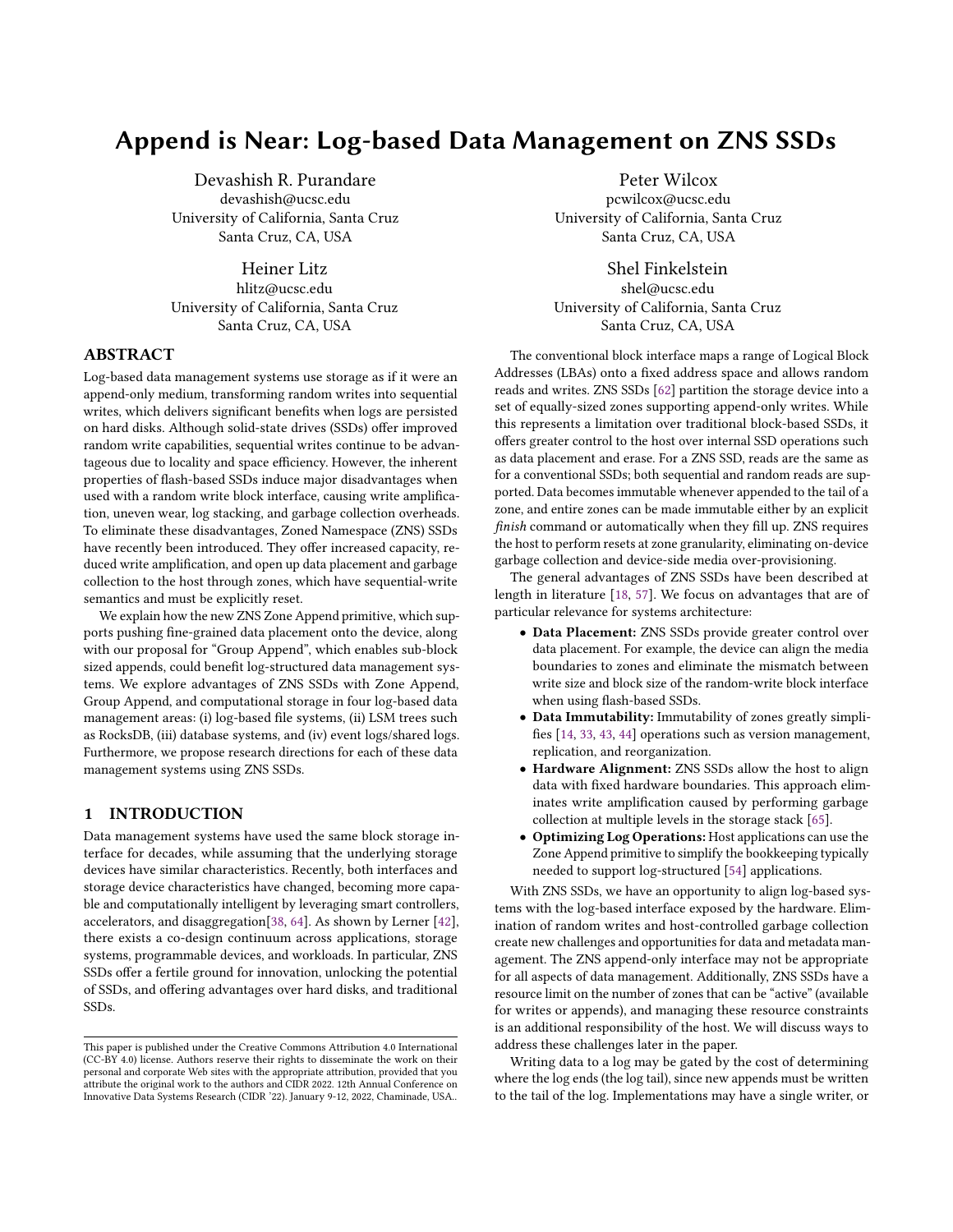a single source of truth about the current tail, or a single means of assigning tail locations for append as in Hyder [\[16\]](#page-8-8). Even when that singleton is not a bottleneck (again as in Hyder), a true append operation is simpler and potentially more efficient for some applications. Group Commit [\[32\]](#page-8-9) improves throughput both by reducing the number of log forces (possibly increasing latency slightly) and decreasing wasted space in log blocks (due to partially-filled log blocks). ZNS introduces a new primitive, Zone Append, which implements these capabilities. We propose extending this capability further in [§2.](#page-1-0)

Contributions and Paper Overview: Our paper explores how data management systems can advantageously exploit ZNS operations, and proposes evolutionary and revolutionary approaches for such exploitation. Through [§4](#page-2-0)[–7](#page-6-0) we talk about how commonly used log-based data management systems, including file systems, LSM trees, databases, and event/shared logs can evolve to benefit from append-only zoned storage. We conclude with some recommendations for general research directions and a conclusion that we agree with [\[42\]](#page-8-1) that data management systems need to change significantly to leverage ZNS Storage and that collaborative research and experimentation are necessary to determine successful directions for change. We motivate the need for Group Append, a primitive similar to Zone Append which can work at byte-granularity.

# <span id="page-1-0"></span>2 ZONE APPEND AND GROUP APPEND

## 2.1 Zone Append

The ZNS Zone Append command enables multiple loggers to write to the tail of the log without knowing the exact location of the tail. The host indicates which zone to append to, offloading the placement and the ordering to the controller, which responds with the assigned LBA once the write has been completed. Zone Append delegates finer-grained data placement to the controller, and helps reduce contention on the write pointer. Zone Append is an optional feature in the ZNS specification, but our discussion focuses on advantages of this approach. There is an alternative in Zone Random Write Area (ZRWA) which we briefly discuss in [§8.6.](#page-7-0)

## 2.2 Group Append

We propose a finer-grained alternative to Zone Append called "Group Append" which allows appends of data that is smaller (or possibly larger) than a block, offloading data buffering to the controller. In practice, an append-bytes library call can be used to write to an append-only buffer that's on the SSD controller where "log zones" are located. When the append-only buffer outgrows the block size, the controller can append it to the tail of the log. Conventional writes could also be used, but would introduce the same challenges that we've previously described for a single writer, since (unlike for Zone Append) the LBA is an input to the write command. Alternatively, the tail of the log could be maintained in the controller, as proposed in Hyder [\[52\]](#page-8-10). Although approaches similar to Group Append can be implemented on conventional SSDs, they would not achieve all the benefits that ZNS SSDs provide, as blocks will be interleaved across the SSD log structure than discrete zones.

Data loss can be avoided by ensuring the persistence of the controller memory buffer. The append-bytes library call we propose returns the starting LBA and byte offset where the host data will be appended within the specified zone. The controller receives and responds to a series of append-bytes requests; it can compute and return the correct LBA and byte offset for each request in the series without waiting for the buffer to fill up. When blocks are full, the controller appends them to the tail of the current log zone. An append that fails will be retried until it either is successful or results in a write error. Group Append avoids space amplification due to partially full blocks without increasing write latency because the controller is able to respond quickly to each append-bytes request.

# 3 RELATED WORK

Stavrinos et al. [\[57\]](#page-9-2) pointed out the possibilities with ZNS SSDs and their potential to replace block-based SSDs. We present specific design decisions required across log-based systems to achieve this goal. Bjørling et al. [\[18\]](#page-8-2) demonstrated the benefits of ZNS on log-based filesystems and RocksDB. We explore further changes required to the internal operations within these systems, like compaction and checkpoints, to utilize ZNS to its full potential. Lerner et al. [\[42\]](#page-8-1) explore SSD and software co-design.

Our recommendations, such as Group Append, present how such co-design can benefit both the SSD and the data management systems. Maheshwari [\[47\]](#page-8-11) proposes enabling variable-sized sub-block writes called "rocks", which would allow ZNS SSDs to perform writes as small as 16B in a special namespace. While Group Append would work with this approach, it does not need a special namespace and could be achieved with a single command on top of the current NVMe framework. Group Append would allow an application to issue sub-block appends to the tail, and the controller will group them into a block. Since the zone with these appends is dedicated to a specific log, the base LBA or zone number will be sufficient for a lookup.

Key-Value SSDs (KV-SSDs) [\[55,](#page-8-12) [63\]](#page-9-4) adapt the internal layout of SSDs to an LSM Tree interface, allowing key-value operations from the host, and offloading operations such as compaction to the device. While these special-purpose devices avoid the log-onlog issue and offer better throughput and lower latency, they are use-case specific. Modern data stores like RocksDB involve several operations beyond K-V operations such as write-ahead logging, replication, indexes, and metadata management, which do not use a Key-Value interface and hence are not supported by a KV-SSD.

Open-Channel SSDs (OC-SSDs) [\[30,](#page-8-13) [45,](#page-8-14) [51\]](#page-8-15) are precursors to ZNS SSDs, which provide host-side FTLs greater control over flash internals. On OC-SSDs the host is responsible for low-level operations such as maintaining a map of blocks, wear-leveling and buffering. Systems such as LightNVM [\[19\]](#page-8-16) perform operations in a sequential-write only "Chunk" interface which is similar to the zone interface on ZNS SSDs. ZNS offers a more generalized and less complex approach to this abstraction, handling SSD internal operations like wear-leveling, block metadata and buffering on the device, along with finer granularity placement within a zone. The host gets access to the zone abstraction, as well as the ability to do garbage collection without maintaining a host-side FTL.

Multi-Stream SSDs [\[36,](#page-8-17) [37\]](#page-8-18) (MS-SSDs) offer abstractions for data to be split into multiple streams, based on the lifetime of the data,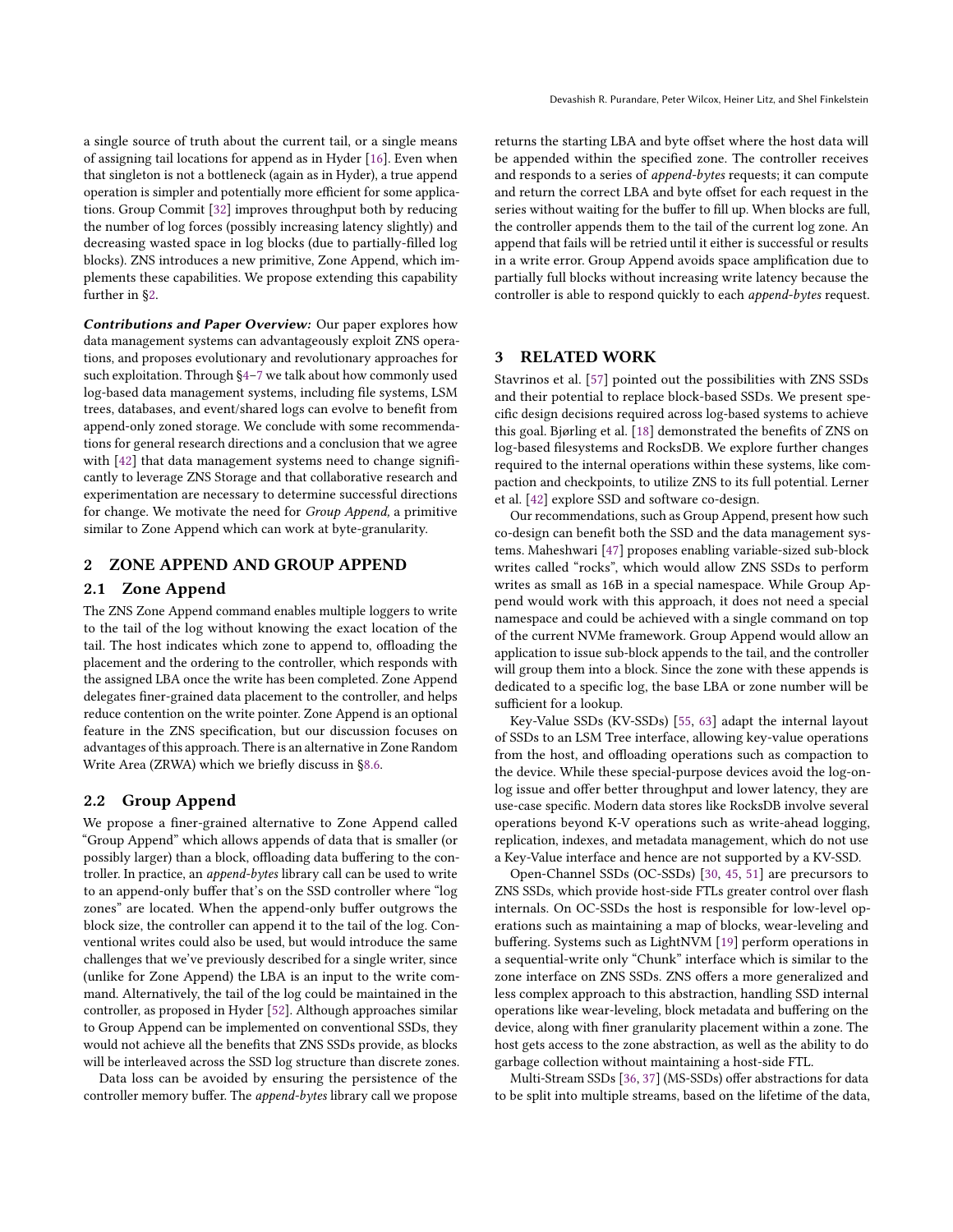<span id="page-2-1"></span>

| SSD Type<br>Work by | Traditional SSD                                                                                                             | Open Channel SSD                                                        | ZNS SSD                                                                                                      |
|---------------------|-----------------------------------------------------------------------------------------------------------------------------|-------------------------------------------------------------------------|--------------------------------------------------------------------------------------------------------------|
| Host                | <b>Block Interface</b>                                                                                                      | Data Placement<br>Garbage Collection<br>Wear Leveling<br>FTL Operations | Data Placement (Coarse)<br>Garbage Collection                                                                |
| Device              | Data Placement<br>Garbage Collection<br>Wear Leveling<br><b>FTL Operations</b><br><b>Buffers</b><br><b>Error Correction</b> | <b>Buffers</b><br><b>Error Correction</b>                               | Data Placement (Fine)<br>Wear Leveling<br><b>FTL Operations</b><br><b>Buffers</b><br><b>Error Correction</b> |

Table 1: Comparison of different types of SSDs with the traditional SSD interface.

which the device stores in separate physical blocks. Our recommendations for data management with multiple zones is similar to this approach, with certain important distinctions. MS-SSDs allow random writes within streams, and commit streams at the block level, as opposed to zones that are sequential-write only and a granularity of hundreds of megabytes. In MS-SSDs the controller is responsible for garbage collection which occurs at erase block level, while in ZNS SSDs GC is the responsibility of the host and performed at the zone level, which can be hundreds of megabytes as opposed to erase blocks which are a few megabytes in size.

These devices take different approaches to reach similar goals, where Open Channel SSDs push the FTL and block management to the host, MS-SSDs and KV-SSDs allow the device greater control over data layout while adding constraints on the application or the interface to provide information about the stored data. As seen in table [1,](#page-2-1) ZNS SSDs offer a compromise between traditional SSDs, and Open-Channel SSDs. The host gets greater control over data placement, data organization, and garbage collection, while the controller performs finer-grained placement along with low-level device operations such as wear leveling, error correction, and bad block management.

Many data management systems and papers have addressed design and implementation using SSDs. Some of that work directly relates to the approaches proposed in this paper. But papers written before ZNS Storage emerged did not (and could not) consider the benefits of ZNS storage. Hyder [\[15,](#page-8-19) [16,](#page-8-8) [52\]](#page-8-10) enables efficient database server scale-out, with arbitration required only for log-append to a network-attached log. Zone Append and Group Append provide similar capabilities with additional advantages like better space utilization. Do [\[26\]](#page-8-20) moved log-structuring and garbage collection from an open-channel raw flash SSD to the host. They also suggest the possibility of using NVRAM or DRAM with power backup to improve latency. Chakraborttii [\[21\]](#page-8-21) utilizes multiple open blocks as provided by ZNS and death-time prediction to reduce GC overheads. SaS: SSD as SQL Database System [\[50\]](#page-8-22) proposes moving all database functionality to a computational SSD, experimenting with an initial SQLite prototype built on OpenSSD. However, SaS does not utilize ZNS or Group Append; it suggests using of NVM to improve logging performance.

# <span id="page-2-0"></span>4 LOG-BASED FILE SYSTEMS

In this section, we analyze the traditional approaches used by logbased file systems (LFS) and describe why they are a natural fit for  $ZNS$  SSDs.<sup>[1](#page-2-2)</sup> An LFS stores data using *data segments* in the *main* region of persistent storage, while associated metadata (used to locate data blocks within each segment) is persisted in reserved checkpoint regions (CRs).

#### 4.1 Evolution to ZNS SSDs

4.1.1 Hardware Alignment: Log-based file systems are a natural fit for ZNS SSDs because their characteristics align closely with the platform's constraints. The LFS can designate each zone as either checkpoint region or main region. Data segments are written atomically, so it is simple to align their size with zone boundaries, while checkpoints are updated using an append-only log. By aligning the size of each region with zone boundaries the LFS can activate a zone only when writing a new data segment to the drive or when appending new checkpoint data. This allows the LFS to minimize the number of active zones required for file system overhead.

4.1.2 Segment Construction with Group Append: A conventional LFS assembles the data segment on the host and then writes it to the device. We propose instead assembling data segments at the controller. The host would use Group Append to write data, enabling writes smaller than one block. The controller would maintain a write buffer for each open zone, and incoming data would be appended to the tail. Once the controller has assembled a data segment, it can be written to the zone. The write request can be returned immediately to the host without waiting for the segment to be written to the zone because the controller can precompute the eventual assigned LBA. Data loss can be avoided by ensuring the persistence of the buffer (using NVRAM for example). This approach allows the host to offload data segment construction to a storage device capable of performing this task.

#### 4.2 Research Directions

Log-based file systems are a great fit for ZNS SSDs, and we see the main avenues for research in the following areas:

<span id="page-2-2"></span><sup>&</sup>lt;sup>1</sup>For brevity, we focus our discussion on POSIX-based file systems. We describe general characteristics of an LFS; for specific implementations, see [\[18,](#page-8-2) [41,](#page-8-23) [53\]](#page-8-24).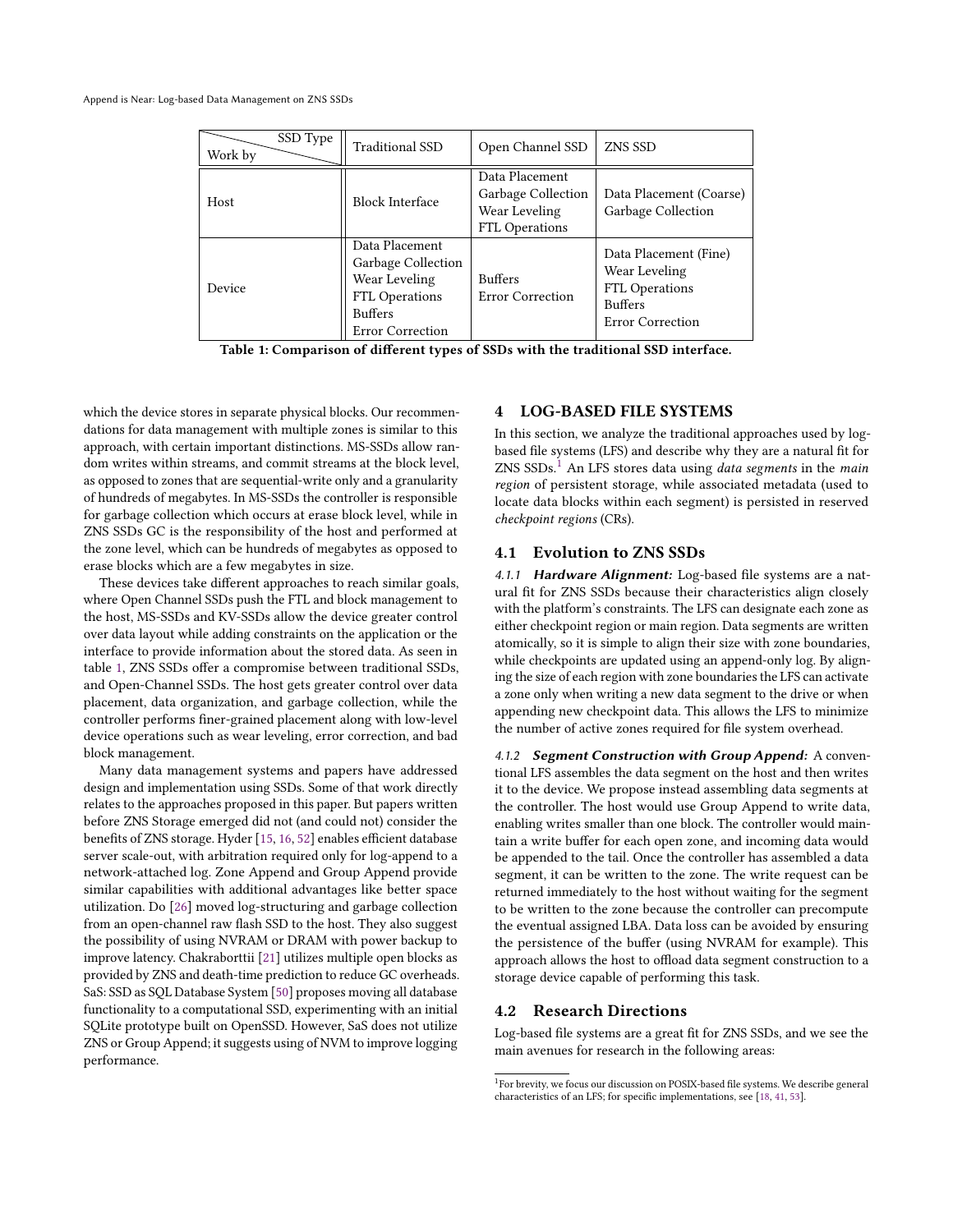- Data Layout: The host can co-locate data with similar lifetime into zones, reducing the overall host-side garbage collection overhead. However, if the common data management unit used by the host application does not align with the size of the zone on the device, this may introduce additional I/Os. Recent work proposes informing the host about underlying storage architecture to better align data with architectural boundaries [\[6\]](#page-7-1). Can we incorporate this approach, using data segments of smaller than zone size and leveraging the host context to better facilitate data placement and thereby reduce the overall garbage collection?
- Disaggregated Metadata: Storing file system metadata on ZNS SSDs introduce new challenges and complexities. An alternative approach is to utilize disaggregated storage and place metadata in conventional namespaces that support random writes. Do the performance, reliability, and complexity tradeoffs render this approach worthwhile?

# <span id="page-3-1"></span>5 LSM TREES AND ROCKSDB

Log-Structured Merge trees [\[49\]](#page-8-25) (LSM trees) store data in key-value pairs in a sequential log-based structure called Sorted String Tables (SSTables). Looking through the lens of the RUM Conjecture [\[9\]](#page-7-2), LSM trees are optimized to minimize update and memory overhead, at the cost of an increased read overhead. The sequential and immutable nature of SSTables ensures similar lifetimes for adjacent data. Further, the ability to easily partition an LSM tree in fixed-size chunks render them a natural fit for ZNS. Variants of LSM trees are present in several widely adopted data management systems such as Cassandra [\[40\]](#page-8-26), RocksDB [\[2\]](#page-7-3), and BigTable [\[22\]](#page-8-27). In this section, we will focus on the RocksDB implementation of an LSM tree.

RocksDB:. Writes to RocksDB are written to an in-memory structure called a Memtable and are simultaneously logged to a Write-Ahead Log (WAL) on persistent storage. Depending on the configuration, writes may also be synced to an SSTable at Level  $0(L_0)$ . When these Memtables fill up, RocksDB flushes them to persistent media. RocksDB maintains SSTables on persistent media in the form of levels labeled  $L_0$ ,  $L_1$ , ...As SSTables at each level fill up, RocksDB uses a process called Compaction to merge multiple SSTables and push them to the next level. RocksDB depends on a storage backend like a filesystem to manage SSTable files, WAL files, and other metadata.

Systems such as ZenFS [\[18\]](#page-8-2) and ZoneFS [\[28\]](#page-8-28) are part of the ongoing effort to adapt the RocksDB filesystem backend to use ZNS SSDs. However, adapting the architecture of RocksDB to use ZNS SSDs will allow us to improve garbage collection, reduce write amplification caused by logging, and optimize compaction to reduce data movement and compute.

## 5.1 Evolution to ZNS SSDs

5.1.1 Updating SSTable layout: SSTables and zones are a natural fit, as both guarantee sequential write interface, immutability when filled up, and a similar lifetime for data within. However, SSTable sizes can vary across levels, and zone sizes can vary across devices. Aligning SSTables with zone boundaries is essential, as

we avoid the write amplification caused by the Log-on-Log problem [\[65\]](#page-9-3). Mapping zones to SSTables can be challenging in practice when their sizes differ.

- (1) Mapping multiple zones to a single SSTable could allow the host to distribute these SSTables across devices, and the fixed-sized immutable chunks of data could simplify replication. However, distributing appends across multiple zones becomes a challenge as the ordering of appends is left to the controller.
- (2) Mapping multiple SSTables to a single zone could increase data movement if the SSTables are compacted at different times. To ensure space can be freed up with minimal data movement, the host must ensure that SSTables stored in a zone have similar data lifetimes and will be compacted together.

Inter-Zone Dependencies: If the data structures, like SSTables are larger than the zone size, they will be distributed across multiple zones. This can cause dependencies across zones, for instance, in the RocksDB SSTable layout, as shown in Fig. [1,](#page-3-0) the last zone contains the metadata, accessing data on other zones may depend on this metadata. This will increase access latency as many operations will be reading from the same zone. This could be addressed by picking a different compaction scheme, or by storing metadata in a known location, possibly on a different device.

<span id="page-3-0"></span>

#### **RocksDB SSTable Spanning Multiple Zones**

Figure 1: Simply distributing a large SSTable across zones will cause inter-zone dependencies, as access to data as well as metadata will require reading from the last zone of the series where all the metadata and filters are located.

The ability to co-locate data with the same lifetime in a contiguous zone is a powerful tool that conventional SSDs cannot provide. RocksDB can provide Write Hints (RWH) [\[10\]](#page-7-4) about the lifetime of data being written. SSTables with similar lifetimes could be mapped to the same zone, which would minimize data movement upon data compaction, and is implemented within ZenFS. However, while these hints are supported, techniques to predict data lifetime and use that effectively are a research topic. Column families should be stored in separate zones, ensuring they benefit from the multi-tenancy features of zones.

5.1.2 Updates to Write-Ahead Logging: Write-Ahead Logging in RocksDB can cause write amplification greater than the write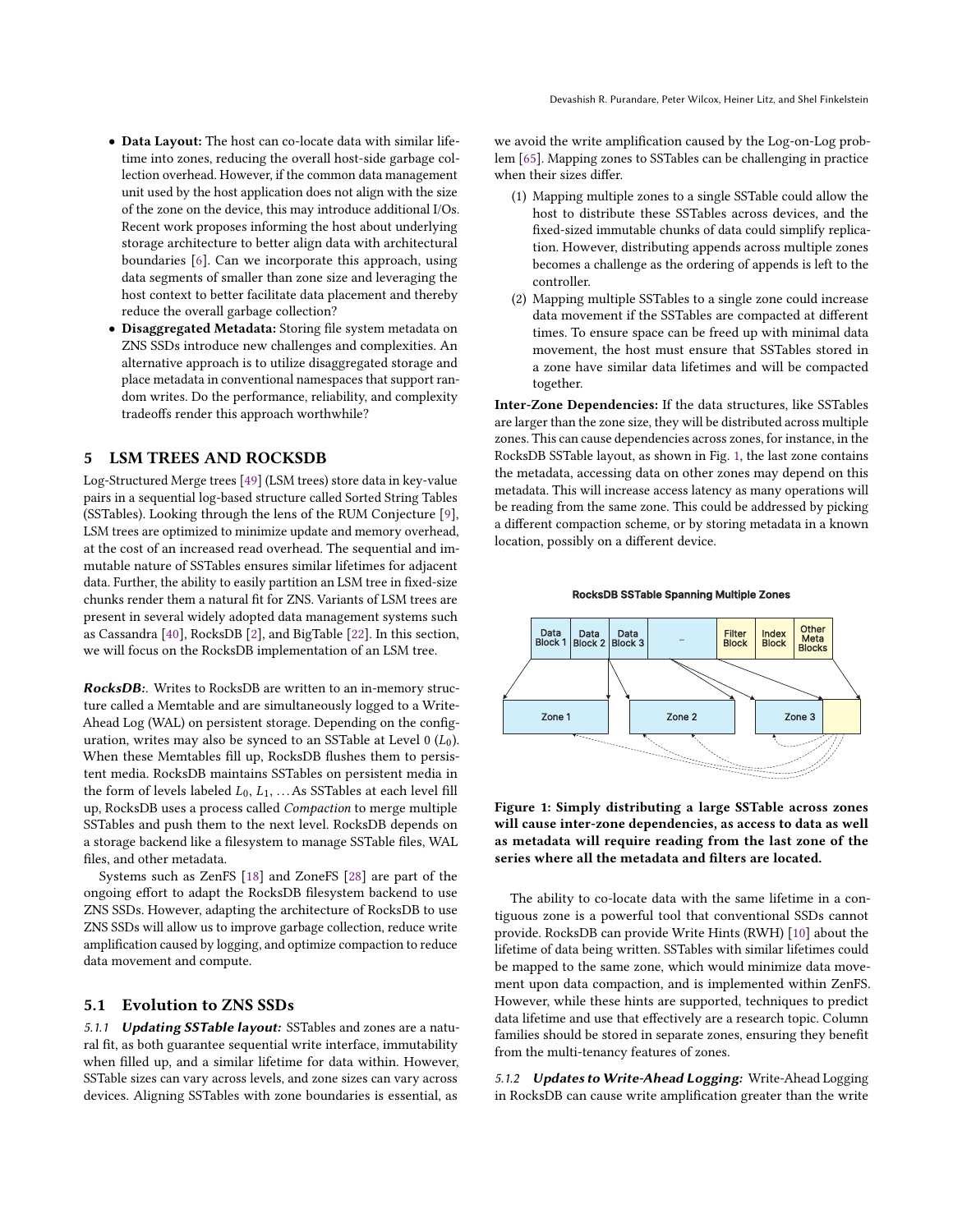amplification induced by the LSM tree [\[1\]](#page-7-5). Every write to the log causes two writes, one for writing the data and one for updating file metadata. With the minimum write granularity being 4KB, this results in 8KB of writes for every incoming log entry. RocksDB has two mechanisms to address this. It allows group commits up to 1MB when different threads are writing to the same DB, delaying fsync, and by recycling log files to reduce metadata updates.

Using the Append primitives, we can offload these group commits to the SSD.

- (1) With Zone Append, we can persist changes to the log more efficiently, issuing a Zone Append for every  $4KB^2$  $4KB^2$  of log records, significantly reducing the current 1MB granularity of group commit.
- (2) With our proposed Group Append, we can issue a byteappend for every WAL entry. The controller can group these into the device's block size, greatly reducing space and write amplification.

We plan to explore the impact of these approaches on the space and write amplification caused by WAL. Since logs can be stored in designated zones, and these append primitives can issue writes without knowing the tail, we can eliminate the need for the 4KB update to the file metadata and use device blocks more efficiently for data. We plan to explore the overhead of this mechanism in terms of excess commands on the NVMe queues and additional responsibilities for the controller.

5.1.3 Updating Compaction: Compaction constrains the shape of the LSM tree, merging SSTables with other SSTables in the same level and pushing this data to the next level (tiered compaction) or merging SSTables from level  $L_n$  into larger SSTables at level  $L_{n+1}$ (leveled compaction). Compaction ensures that all data in a single SSTables has the same lifetime.

- (1) For tiered compaction, garbage collection is greatly simplified by zoned storage; once compacted data has migrated to the next level, the original zones can be reclaimed for use by new SSTabless.
- (2) For leveled compaction, the merged zone at  $L_n$  can be reset, however the revised zones at  $L_{n+1}$  have to be written anew, with their old versions reset, since they cannot be updated inplace. Using leveled compaction could cause massive write amplification on ZNS SSDs as the larger SSTable will have to be completely rewritten after a merge. We plan to explore the layout strategies of larger SSTables and techniques to partition them on a zoned SSD to avoid rewriting the entire SSTable after a merge.

To reduce host overhead, the NVMe Copy command [\[61\]](#page-9-5) offers the ability for a host to offload copy operations onto the SSD. We can use the Copy command on a ZNS SSD to copy sections from multiple zones into a single zone, and with the right design changes, we could reduce data movement to the host when merging multiple SSTables. The keys can be sorted and remapped by the host while the data is appended from multiple SSTables (on multiple zones) to a new zone. Furthermore, we can completely offload the merge process of compaction to a dedicated compute unit on the SSD. As RocksDB priorities change towards reducing computation [\[27\]](#page-8-29)

the ability to offload merge would reduce the amount of host CPU usage while improving performance.

5.1.4 Handling Metadata and Bloom Filters: There are many kinds of metadata that RocksDB deals with; there is filesystem metadata of the backing store, metadata in the form of the manifest file for RocksDB, file metadata about WAL files and SSTable files, and finally, the metadata within these files. Updates to metadata generally involve frequent small random writes, which are unsuitable for ZNS SSDs. There are many ways we could store the metadata; (i) an SSD could expose both conventional random-write namespaces and zoned namespaces, where metadata could be routed to the conventional namespace. (ii) Metadata updates could be converted into appends to dedicated metadata zones with Group Appends to improve performance and limit write amplification. In the case of heterogeneous storage, a non-volatile storage-class memory for metadata would be a convenient solution.

In RocksDB, every SSTable file contains a Bloom filter (or in some cases a Ribbon Filter [\[24\]](#page-8-30)). Combining multiple Bloom filters is not feasible, so Bloom filter recomputation is required after a merge. If the Bloom filter can be replaced with a data structure that allows easy append-friendly merges, the recomputation of a new Bloom filter could be avoided. Since merges of disjoint SSTables could be accomplished via discriminated appends, offloading compaction to computational storage seems feasible.

# 5.2 Research Directions

LSM trees are well suited for ZNS SSDs, and we see great potential for research in the following areas:

- Layout of the LSM Tree: Alignment of LSM trees to zones introduces challenges when their sizes are not the same. We plan to explore layout strategies and data grouping to reduce data movement on operations such as compaction.
- Data Lifetime: While RocksDB supports lifetime hints, generating these hints for a workload is an open research area. Knowing the lifetime of a SSTable would allow us to map data with similar lifetimes to the same zone, reducing write amplification.
- Compaction:Adapting leveled, tiered, and other compaction techniques to the ZNS interface is essential to use Zone Reset efficiently. We plan to explore the best strategies for compaction.
- Indexing, Filters, and Metadata: Since updates to these structures often involve frequent small random writes, managing them on append-only storage is a challenge. We plan to explore how the byte-append capabilities introduced by Group Append could be adopted to work with metadata.
- Data Structures: While adapting LSM Tree structures for ZNS is useful, updating data structures in LSM, like SSTables to be more size-sorted, or lifetime-sorted would provide benefits in terms of reducing write amplification, and reducing GC overhead when used with ZNS SSDs. Such 'zone-aware' SSTables could address inter-zone dependencies and replace the traditional SSTables on ZNS SSDs.

<span id="page-4-0"></span><sup>2</sup>Block size can currently be as small as 512 bytes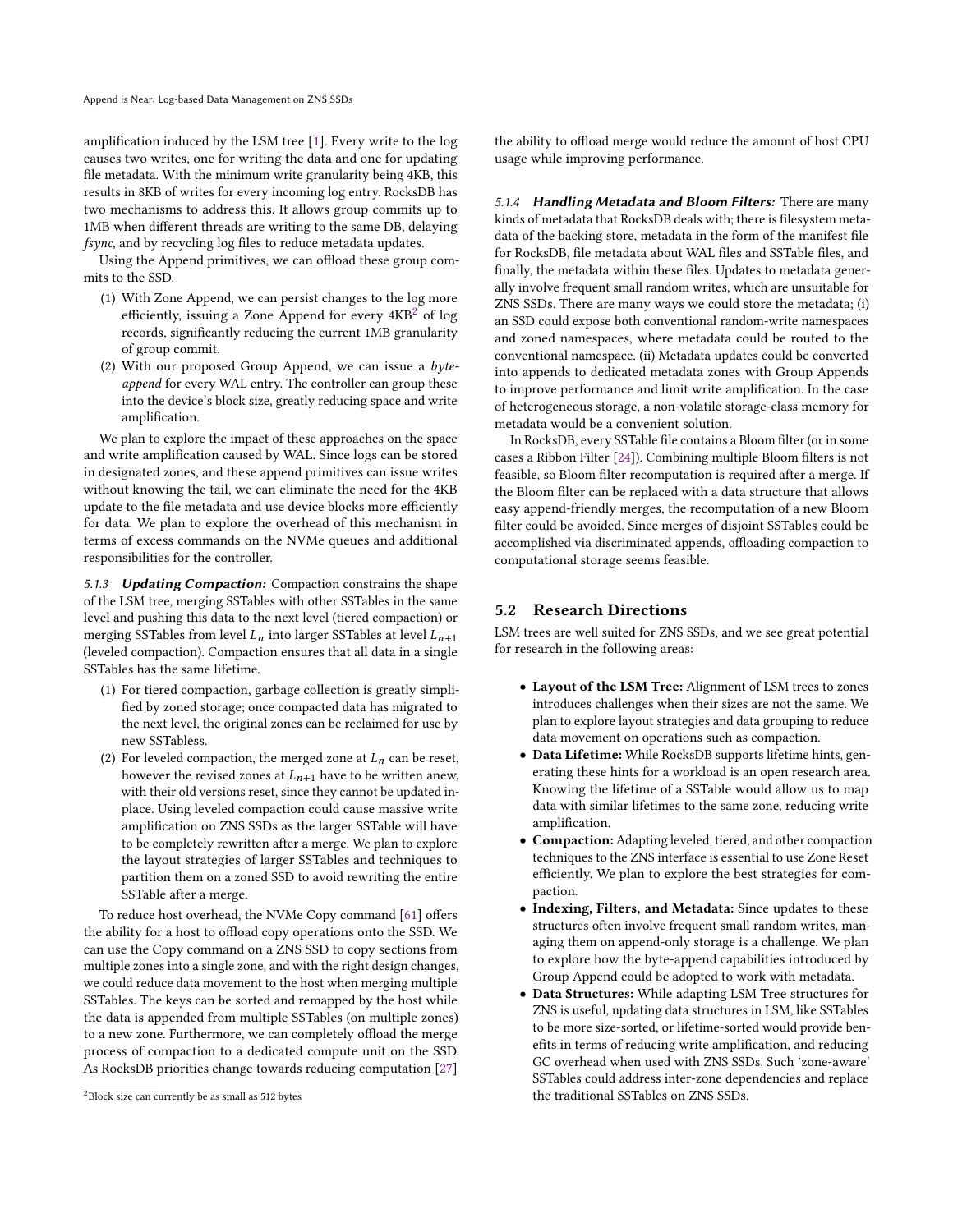## 6 DATABASES

Many database management systems achieve ACID properties using a well-known combination of in-memory data, persisted data, and a persisted database log [\[32\]](#page-8-9). Group Commit is used to combine ("boxcar") logging at the logger so that the number of forces to the persistent log is reduced, trading (sometimes slower) commit latency for both improved throughput and fuller log blocks. Transaction Commit ordering dependencies (a partial ordering) must be reflected by Commit record ordering in the log (often a total ordering). There can be multiple loggers writing to the persistent log, Write-Ahead Log (WAL) requires that all log records for a transaction be persisted before that transaction's Commit record. There can also be multiple persistent logs for a database, as long as these logs are coherent, meaning that they become durable in a coherent order [\[23,](#page-8-31) [35\]](#page-8-32).

## 6.1 Evolution to ZNS SSDs

For a database running on ZNS SSDs, logging can be handled using the approach described in [§1,](#page-0-0) pushing grouping down from the logger (which uses Group Commit) to the controller (which uses Group Append). Log records in a log could be transmitted from a single logger thread or from multiple threads, but log sequence order must be preserved. Since forcing records to the log is relatively fast and inexpensive with Group Append, loggers could persist log records more frequently than is typical with Group Commit. That could increase the load on the controller, but it also would decrease Write-Ahead Log (WAL) delays. It would also reduce the number of log blocks written because blocks wouldn't be written until they are (nearly) full. However, a committing transaction would still have to wait until its commit record was acknowledged by the controller.

A log file would consist of a sequence of zones (consisting of at least two zones). When a zone is full, logging continues in the next zone in the sequence. A log file is a circular buffer, which is beheaded when early log records are no longer needed so that there's always room for new log records. With ZNS storage, Zone Erase efficiently clears an unneeded zone at the head of the log.

Checkpoints, which are used for failure recovery, could still be included in the same log, and recovery will have to find the most recent checkpoint. There is a (limited) modifiable metadata area associated with a zone even when using Zone Append, and the location of the recent checkpoint (an LBA) could be stored there. Other anchor data (some small number of MB), such as the sequence of zones comprising the log including the current head and tail zones of the log, could also be stored in the metadata area. It would also be simple to store such metadata on a separate conventional SSD.

6.1.1 Other Database Systems: There are other ways that Zone Append could be applied to existing or novel database systems. Each offers replication capabilities at various levels, which we do not discuss in detail. Within a data center, striping and mirroring may be offered in hardware, and a controller could replicate by communicating directly with other controllers.

Hyder [\[16\]](#page-8-8) was designed for SSDs and works best on raw SSDs, which eliminates log stacking. Hyder uses an append-only [\[52\]](#page-8-10) capability that enables multiple loggers to access the same log efficiently. Zone Append provides that capability directly, simplifying

design. A version of Hyder was also implemented based on the CORFU/Tango shared log that is discussed in [§7.](#page-6-0)

Silo [\[58\]](#page-9-6) and other "multicore optimistic epoch group" systems submit log records from different workers and might benefit from a Group Append capability.

SQLite [\[4\]](#page-7-6) (in WAL mode, not journal mode) seems like a great fit for Zone Append, with changes logged and the original DB unchanged. SQLite checkpoints would create a new zone version of the database based on roll forward, whereupon the old zone version could be erased. The database could be sharded based on update frequency (if that is predictable or otherwise determinable), with data placed in each shard based on expected lifetime. Since SQLite is widely used in mobile phones, embedded systems, and applications, improving cost and performance for SQLite would be important, if ZNS Storage is produced for embedded devices [\[3\]](#page-7-7).

Relational Databases, such as mySQL, can integrate zoned storage utilizing a storage backend such as MyRocks/RocksDB [\[48\]](#page-8-33), which translates in-place updates to being log-structured updates.

#### 6.2 Research Directions

• Managing Table Deltas: If differential changes to a table are appended to an append-only table delta [\[29\]](#page-8-34) that is managed using Group Append, then there is no need to log those table changes in the usual database log. (Log management using non-volatile memory employs a similar principle [\[8\]](#page-7-8).) The table delta (which would both be maintained in memory and persisted) would include the ID of the transaction that made the change, which might commit or roll back.

The standard DB log would contain Commit records, which would include the transaction ID and the logical timestamp of the Commit; it would also contain Rollback records for transactions that roll back. If a transaction commits, an inmemory data structure would identify the mapping between transaction ID and the logical timestamp of the Commit; that mapping would not have to be maintained forever. Periodic merging of table and table delta (once that delta becomes immutable after a new delta is created) could be handled using disaggregated storage, as in Amazon Aurora [\[59\]](#page-9-7). After merging deltas, data from rolled back transactions would be eliminated, and data from committed transactions would contain the logical timestamp of the commit.

- Metadata and Utilities: Databases manage a wide range of metadata. Some of that metadata can be treated as if it was ordinary data, but configuration data and checkpoint anchors require special handling. Also, databases have a range of utilities (e.g., load, backup, indexing, archive). ZNS commands seem like great fits for some utilities (e.g., deviceside copy for backup), but as usual, there are fuzzy subtleties when doing backups in a running system.
- Replication: We discuss general replication techniques later in this paper. But there's one tempting replication technique that would not work if used simplistically. If log writes are logically replicated from loggers (or from devices) to other devices (locally or remotely), then transaction commit order would not necessarily agree across those devices, so replication coherence of logs would be violated. However,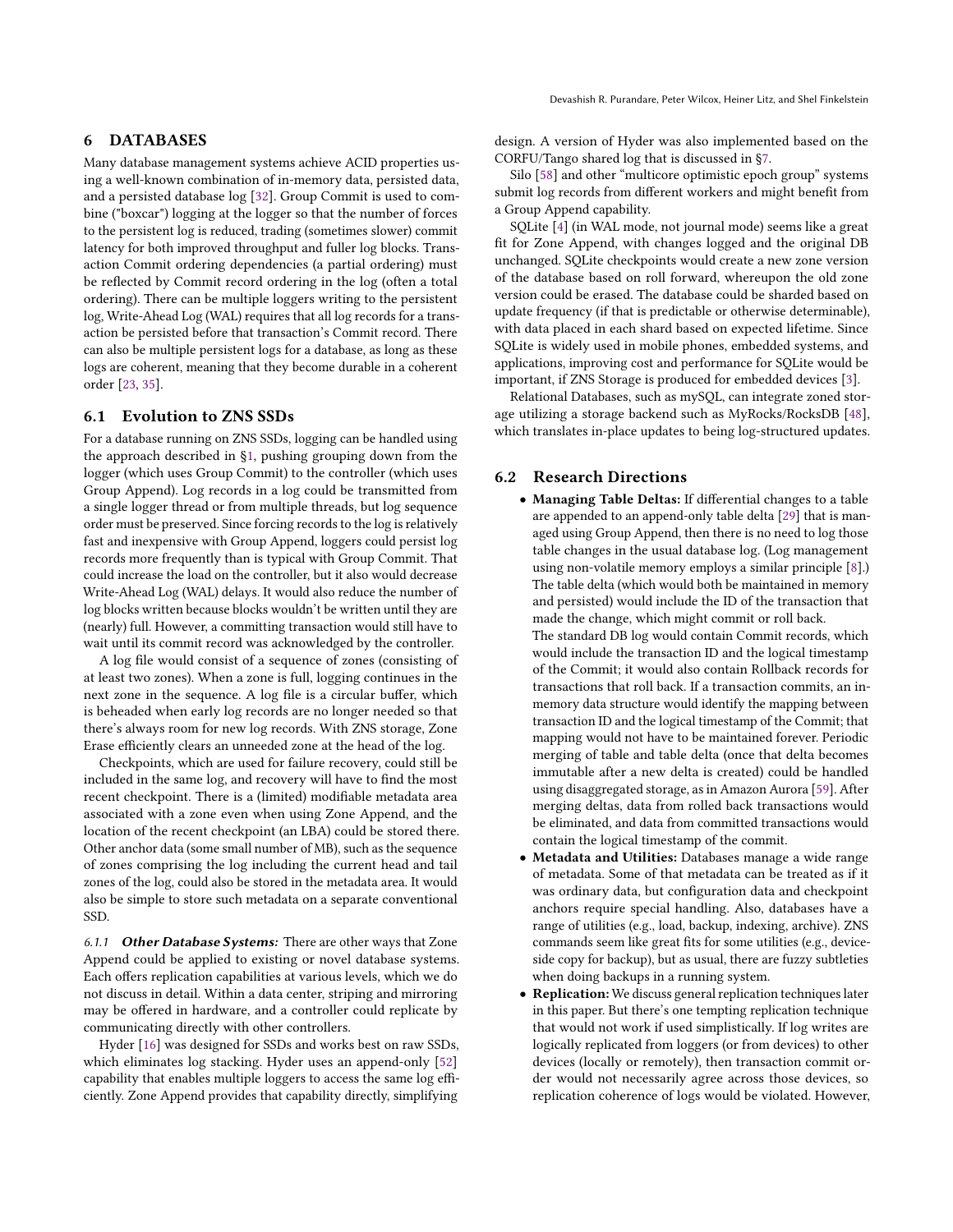more sophisticated techniques (based on quorums, Paxos, or ordered epochs) could be employed successfully.

# <span id="page-6-0"></span>7 EVENT LOGS AND SHARED LOGS

Event Logs: Event logs track application and system actions. Logs can be analyzed to understand system performance, trends, and anomalies. A log can also be treated as a message bus, publishing events (or summaries of events) to subscribers. But if there are failures, events immediately prior to the failure may be lost, events which might help explain the root cause of the failure. If events are pushed down to the controller using Group Append, then durable logging is faster, and recent log records are less likely to be lost.

Shared Logs: Shared logs are shared Event Logs; Scalog [\[25\]](#page-8-35) describes them as "a sequence of ordered records that can be accessed and appended to by multiple clients." There are many highlyscalable distributed Shared Logs which enforce ordering guarantees, including Kafka [\[39\]](#page-8-36), CORFU [\[11\]](#page-7-9), Tango [\[12\]](#page-8-37), ZLog [\[56\]](#page-8-38), and Scalog [\[25\]](#page-8-35).

# 7.1 Evolution to ZNS SSDs

If there is a failure, events that occurred immediately prior to that failure may not appear in an Event Log. Those missing events might help explain the root cause of the failure. But if events are pushed down to the controller quickly using Group Append and Zone Append, then recent log records are less likely to be lost.

Let's examine how one Shared Log system, Scalog, would work with ZNS SSDs. Scalog defines append and appendToShard operations which map directly to Zone Append. FIFO replication of log segments corresponds to sending a collection of blocks, perhaps controller-to-controller, with fast acknowledgment by the receiving controller. Matching block boundaries, blocks after the last block previously transmitted can be appended using Zone Append.

# 7.2 Research Directions

Scalable Shared Logs with elastic scalability are vital to modern data management. Here are a few of the intriguing Event and Shared Log Research challenges for ZNS:

- Multiple Writers: For Event Logs, is it better to have a single writer handling all events, or multiple writers that can append to the tail of the log?
- Computational Storage: Should events be sent to computational controllers as soon as they are generated, even before event ordering is determined? Should replication and ordering for Shared Logs be managed using cooperative communication across computational storage whenever possible, minimizing host involvement?
- Zone Discrimination: Can/should there be discrimination (based on data access patterns) of the zones in which events are stored, either when events are initially stored or when Shared Logs are reorganized? Could this support efficient garbage collection of zones that contain less important data, while still supporting order requirements?

## 8 GENERAL RESEARCH DIRECTIONS

ZNS SSDs open up co-design possibilities corresponding to the following directions, which apply to the Data Management areas discussed in this paper.

# 8.1 Placement

ZNS SSDs provide greater control over the physical data layout on the underlying media. This enables the host or the application to control spatial data layout. Because Group Append is space-efficient, sharding (and reorganizing) logs at the controller level into multiple zones (based on expected data life-cycle) might be advantageous, as long as log semantics are preserved and log operations are efficient. Data placement could be further tuned with algorithms that learn access characteristics of data and workloads over time [\[13\]](#page-8-39).

## 8.2 Computational and Disaggregated Storage

Group Append can be used by reorganization utilities (e.g., RocksDB compaction) which perform operations in a Disaggregated computational storage device. Coordination among different compute units is trivial when the data they share is immutable (like full zones). Furthermore, Computational Storage [\[60\]](#page-9-8) could support operations combining the in-memory buffer, controller buffer, and persisted data, which would offer promising new opportunities for application offload. Data-centric operating systems [\[17\]](#page-8-40) open up the possibility of allowing compute adjacent to data, which would enable better integration of computational storage with ZNS.

## 8.3 Price/Performance

ZNS SSDs that support Group Append can further improve the overall write amplification for sub-logical block writes, decreasing the overall writes to the SSD, further enabling QLC and PLC flashbased SSDs.

Zoned storage offers efficiency advantages for these research areas (and for other research areas described in individual sections of this paper), and Group Append and Zone Append reinforce these advantages. We intend to explore these opportunities using both actual and simulated hardware implementations, and we hope that other researchers will pursue similar opportunities.

# 8.4 Metadata

We have made proposals about metadata management in earlier sections of this paper. Metadata can sometimes be placed at the beginning or at the end of the zone holding the data it describes. But there are other alternatives, including

- (1) keeping metadata in dedicated metadata zones would simplify finding and managing metadata,
- (2) placing metadata in the small random-write and in-place update friendly area that is associated with each zone,
- (3) keeping it in NVM associated with the controller, and
- (4) persisting metadata changes on a device that is not zoned and also and keeping it in memory. The trade-offs among these approaches in different circumstances are not simple and warrant research study.

There also exist multiple ways to maintain the consistency of metadata and data when using ZNS. The log is a circular sequence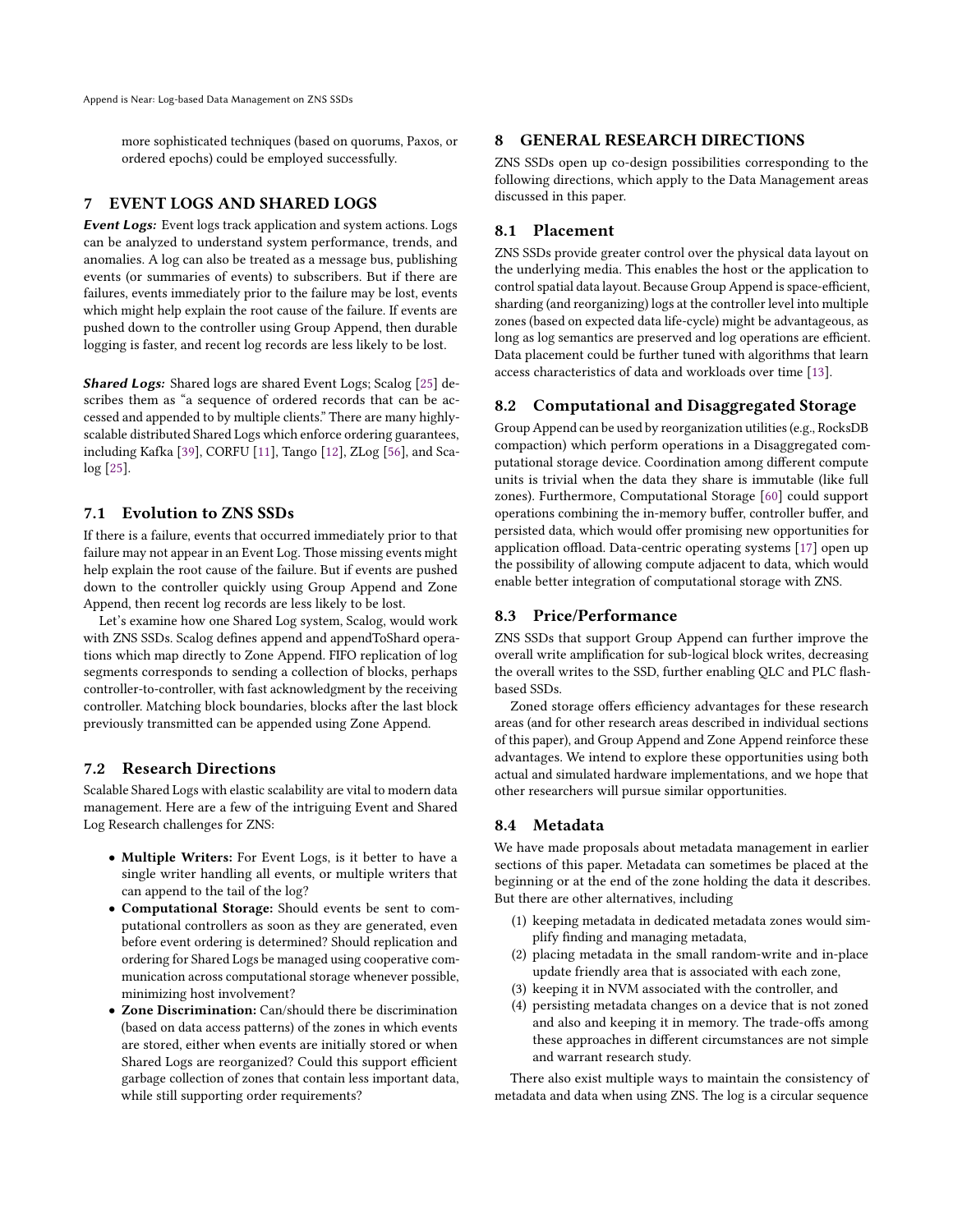of zones, with timely background truncation (using Zone Erase) of the head zone of the log, so that a "next zone" is always available.

Anchor data describing the zones comprising the log can be kept in a well-known location, perhaps on a standard SSD. The most recent zone can also be stored as anchor data, or it can be determined based on (circularly) increasing sequence numbers kept at the beginning of each zone. This requires care, especially since a log-append might require multiple zones, e.g., for large SSTables. So a multi-zone append cannot be regarded as complete until its entire contents have been written to the zone. There are several ways that an append library can choreograph this; making zone transitions transparent to the host may be the best approach.

#### 8.5 Replication

Storage devices and systems sometimes fail [\[20\]](#page-8-41), or degrade the performance of systems to exhibit unacceptable delays (jitter) [\[34\]](#page-8-42). There are many well-known techniques for replicating data (including logs) locally and remotely [\[7\]](#page-7-10), including RAID (with mirroring and/or striping), log-shipping quorums, Paxos/Raft, quorum protocols (at various levels), and coherent logical or physical copying to Backup(s). There are complex tradeoffs among these approaches across Latency, Consistency, Availability, Partitiontolerance, etc. [\[5\]](#page-7-11). Device-to-device protocols (even to remote devices) may be particularly attractive for logs, but one size won't fit all. Replicated logs don't have to be equal, but they do need to be equivalent, or (more generally) have a coherent interpretation. [\[46\]](#page-8-43). Performing log appends independently at multiple sites is tempting, but it's not coherent unless we can deliver high-level semantics layered on physically different, not necessarily equivalent logs. Equivalence for some operations is simple; RocksDB compression can be performed independently at different replicas at different times, since replicas deliver equivalent key-value store semantics, regardless of when (or how) compression is performed. The trade-offs among replication techniques meeting requirements of specific log-structured systems are complex, warranting detailed investigation, analysis, and evaluation.

## <span id="page-7-0"></span>8.6 Zone Random Write Area

Zone Append is an optional feature as a part of the ZNS Specification. Alternative ways to address the issue of write pointer contention include a proposal for Zone Random Write Area (ZRWA) [\[31\]](#page-8-44). This approach exposes the write buffer for the particular zone and allows random writes as well as in-place updates to this buffer. This buffer can then be explicitly committed with a command or can be committed as it fills up. The main benefit of this approach is that the host interface does not require any changes as random writes are allowed. Persistence within the zone is guaranteed by the device. Group Append can be implemented with a slightly modified interface, as this approach utilizes higher queue depths, but limits write granularity to block sizes. Allowing random-write and inplace updates before commits open up new designs for managing metadata and frequently updated data.

# 9 CONCLUSION

When innovative hardware and interfaces to hardware emerge, software systems should change to leverage those innovations.

Computational storage, disaggregated storage, and zoned storage with ZNS SSDs are such innovations. We're particularly intrigued by opportunities for data management systems that exploit ZNS SSDs, with Group Append pushed down to the controller. Fortunately, this exploitation can sometimes be addressed by evolving the data management system's logging component using techniques detailed in this paper.

This paper identified a broad range of hardware and software co-design research issues that require experimentation and analysis to resolve. We intend to do such work ourselves, working with partners, and we also hope that other researchers in industry and academia will also address these problems, perhaps collaborating with us on them. Although initial solutions to some of these problems using ZNS SSDs may be straightforward, symbiotic co-design (across applications, storage systems, programmable devices, and workloads) offers rich research opportunities that may transform many of these data management systems in unexpected ways.

## Acknowledgements

This work was supported in part by the National Science Foundation (NSF Grants IIP-1266400, IIP-1841545, CCF-1942754) and the industry members of Center for Research in Storage Systems (CRSS) at University of California, Santa Cruz.

We are grateful to our collaborators whose advice, insight, and feedback helped guide this paper. Matias Bjørling from Western Digital helped us understand ZNS and improved this paper significantly through several rounds of feedback. We had extensive discussions with Simon Lund, Adam Manzanares, Bala Ganeshan, and Javier Gonzalez from Samsung about the nature of ZNS, and received valuable feedback on this work. Siying Dong from Meta provided us with insights into RocksDB, which helped improve our discussion on LSM Trees in § [5.](#page-3-1) We thank Pat Helland from Salesforce for the feedback we received from him. We are grateful for the feedback and support we received from our collaborators at the CRSS, Ethan L. Miller, Darrell D. E. Long, Daniel Bittman, and Peter Alvaro.

## REFERENCES

- <span id="page-7-5"></span>[1] 2020. RocksDB Wiki: WAL Performance. [https://github.com/facebook/rocksdb/](https://github.com/facebook/rocksdb/wiki/WAL-Performance) [wiki/WAL-Performance](https://github.com/facebook/rocksdb/wiki/WAL-Performance)
- <span id="page-7-3"></span>[2] 2021. RocksDB | A persistent key-value store. <http://rocksdb.org/>
- <span id="page-7-7"></span>2021. Well-Known Users Of SQLite. <https://www.sqlite.org/famous.html>
- <span id="page-7-6"></span>[4] 2021. Write-Ahead Logging. <https://sqlite.org/wal.html>
- <span id="page-7-11"></span>Daniel Abadi. 2012. Consistency Tradeoffs in Modern Distributed Database System Design: CAP is Only Part of the Story. Computer 45, 2 (2012), 37–42. <https://doi.org/10.1109/MC.2012.33>
- <span id="page-7-1"></span>Ian F Adams, Neha Agrawal, and Michael P Mesnier. 2021. Enabling Near-Data Processing In Distributed Object Storage Systems. 7.
- <span id="page-7-10"></span>[7] Ailidani Ailijiang, Aleksey Charapko, and Murat Demirbas. 2019. Dissecting the Performance of Strongly-Consistent Replication Protocols. In Proceedings of the 2019 International Conference on Management of Data (Amsterdam, Netherlands) (SIGMOD '19). Association for Computing Machinery, New York, NY, USA, 1696–1710. <https://doi.org/10.1145/3299869.3319893>
- <span id="page-7-8"></span>[8] Joy Arulraj, Matthew Perron, and Andrew Pavlo. 2016. Write-behind Logging. Proc. VLDB Endow. 10, 4 (nov 2016), 337–348. [https://doi.org/10.14778/3025111.](https://doi.org/10.14778/3025111.3025116) [3025116](https://doi.org/10.14778/3025111.3025116)
- <span id="page-7-2"></span>[9] Manos Athanassoulis, Michael S Kester, Lukas M Maas, Radu Stoica, Stratos Idreos, Anastasia Ailamaki, and Mark Callaghan. 2016. Designing Access Methods: The RUM Conjecture.. In EDBT, Vol. 2016. 461–466.
- <span id="page-7-4"></span>[10] Jen Axboe. 2017. Add support for write life time hints [LWN.net]. [https:](https://lwn.net/Articles/726477/) [//lwn.net/Articles/726477/](https://lwn.net/Articles/726477/)
- <span id="page-7-9"></span>[11] Mahesh Balakrishnan, Dahlia Malkhi, Vijayan Prabhakaran, Ted Wobbler, Michael Wei, and John D. Davis. 2012. CORFU: A Shared Log Design for Flash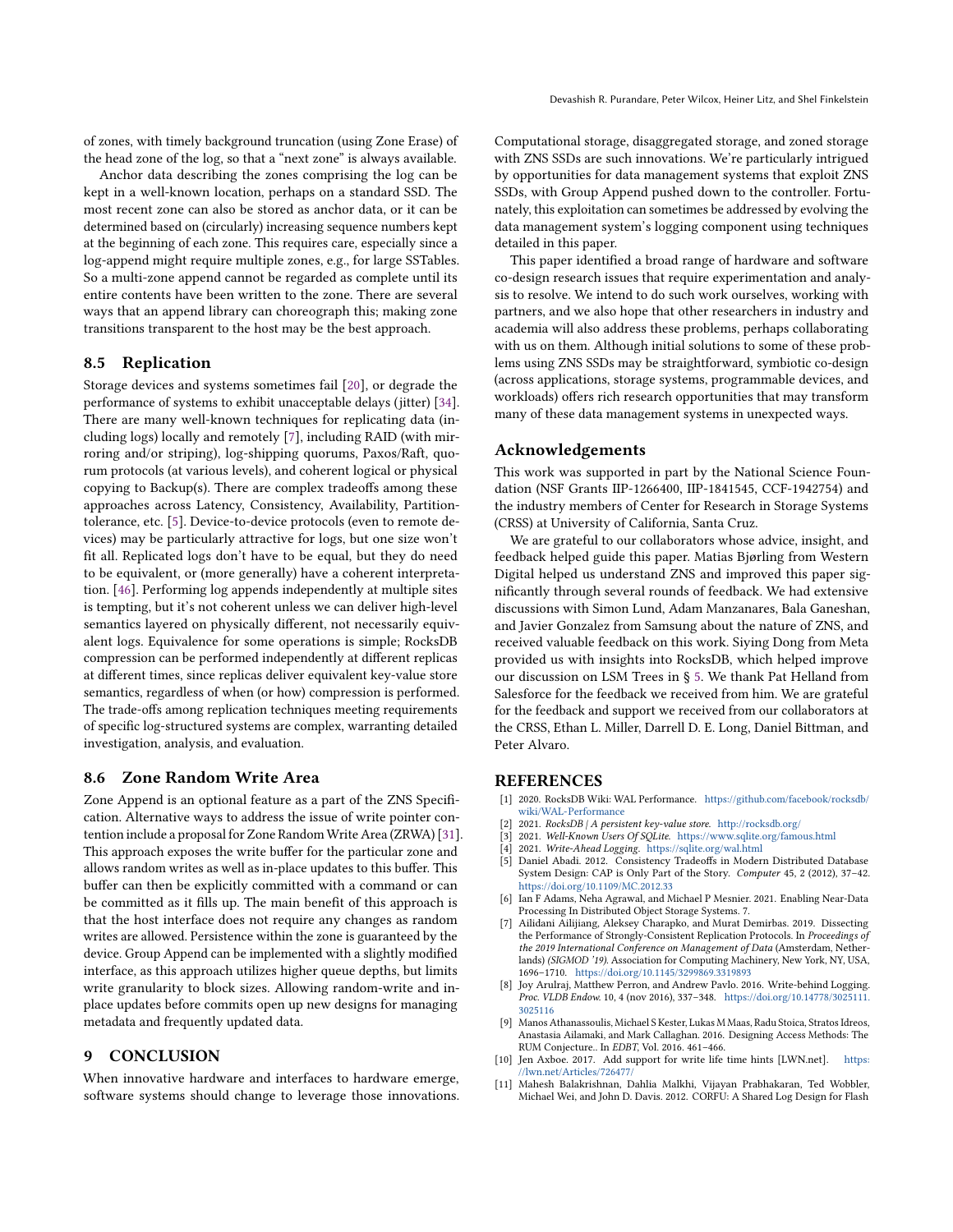Append is Near: Log-based Data Management on ZNS SSDs

Clusters. In 9th USENIX Symposium on Networked Systems Design and Implementation (NSDI 12). USENIX Association, San Jose, CA, 1–14. [https://www.usenix.](https://www.usenix.org/conference/nsdi12/technical-sessions/presentation/balakrishnan) [org/conference/nsdi12/technical-sessions/presentation/balakrishnan](https://www.usenix.org/conference/nsdi12/technical-sessions/presentation/balakrishnan)

- <span id="page-8-37"></span>[12] Mahesh Balakrishnan, Dahlia Malkhi, Ted Wobber, Ming Wu, Vijayan Prabhakaran, Michael Wei, John D. Davis, Sriram Rao, Tao Zou, and Aviad Zuck. 2013. Tango: distributed data structures over a shared log. In Proceedings of the Twenty-Fourth ACM Symposium on Operating Systems Principles (SOSP '13). 325–340. <https://doi.org/10.1145/2517349.2522732>
- <span id="page-8-39"></span>[13] Oceane Bel, Kenneth Chang, Nathan Tallent, Dirk Duellman, Ethan L. Miller, Faisal Nawab, and Darrell D. E. Long. 2020. Geomancy: Automated Performance Enhancement through Data Layout Optimization. In Proceeding of the Conference on Mass Storage Systems and Technologies (MSST '20).
- <span id="page-8-3"></span>[14] Hal Berenson, Phil Bernstein, Jim Gray, Jim Melton, Elizabeth O'Neil, and Patrick O'Neil. 1995. A critique of ANSI SQL isolation levels. ACM SIGMOD Record 24, 2 (1995), 1–10.
- <span id="page-8-19"></span>[15] Philip A. Bernstein, Sudipto Das, Bailu Ding, and Markus Pilman. 2015. Optimizing Optimistic Concurrency Control for Tree-Structured, Log-Structured Databases. In Proceedings of the 2015 ACM SIGMOD International Conference on Management of Data (Melbourne, Victoria, Australia) (SIGMOD<sup>'15</sup>). Association for Computing Machinery, New York, NY, USA, 1295–1309. [https:](https://doi.org/10.1145/2723372.2737788) [//doi.org/10.1145/2723372.2737788](https://doi.org/10.1145/2723372.2737788)
- <span id="page-8-8"></span>[16] Philip A Bernstein, Colin W Reid, and Sudipto Das. 2011. Hyder-A Transactional Record Manager for Shared Flash.. In CIDR, Vol. 11. 9–20.
- <span id="page-8-40"></span>[17] Daniel Bittman, Peter Alvaro, Pankaj Mehra, Darrell D. E. Long, and Ethan L. Miller. 2020. Twizzler: a Data-Centric OS for Non-Volatile Memory. In 2020 USENIX Annual Technical Conference (USENIX ATC 20).
- <span id="page-8-2"></span>[18] Matias Bjørling, Abutalib Aghayev, Hans Holmberg, Aravind Ramesh, Damien Le Moal, Gregory R. Ganger, and George Amvrosiadis. 2021. ZNS: Avoiding the Block Interface Tax for Flash-based SSDs. In 2021 USENIX Annual Technical Conference (USENIX ATC 21). USENIX Association, 689–703. [https://www.usenix.](https://www.usenix.org/conference/atc21/presentation/bjorling) [org/conference/atc21/presentation/bjorling](https://www.usenix.org/conference/atc21/presentation/bjorling)
- <span id="page-8-16"></span>[19] Matias Bjørling, Javier Gonzalez, and Philippe Bonnet. 2017. LightNVM: The Linux Open-Channel SSD Subsystem. In 15th USENIX Conference on File and Storage Technologies (FAST 17). USENIX Association, Santa Clara, CA, 359–374. [https:](https://www.usenix.org/conference/fast17/technical-sessions/presentation/bjorling) [//www.usenix.org/conference/fast17/technical-sessions/presentation/bjorling](https://www.usenix.org/conference/fast17/technical-sessions/presentation/bjorling)
- <span id="page-8-41"></span>[20] Chandranil Chakraborttii and Heiner Litz. 2020. Improving the accuracy, adaptability, and interpretability of SSD failure prediction models. In *Proceedings of* the 11th ACM Symposium on Cloud Computing. 120–133.
- <span id="page-8-21"></span>[21] Chandranil Chakraborttii and Heiner Litz. 2021. Reducing write amplification in flash by death-time prediction of logical block addresses. In Proceedings of the 14th ACM International Conference on Systems and Storage. 1–12.
- <span id="page-8-27"></span>[22] Fay Chang, Jeffrey Dean, Sanjay Ghemawat, Wilson C Hsieh, Deborah A Wallach, Mike Burrows, Tushar Chandra, Andrew Fikes, and Robert E Gruber. 2008. Bigtable: A distributed storage system for structured data. ACM Transactions on Computer Systems (TOCS) 26, 2 (2008), 1–26.
- <span id="page-8-31"></span>[23] David J DeWitt, Randy H Katz, Frank Olken, Leonard D Shapiro, Michael R Stonebraker, and David A. Wood. 1984. Implementation Techniques for Main Memory Database Systems. In Proceedings of the 1984 ACM SIGMOD International Conference on Management of Data (Boston, Massachusetts) (SIGMOD '84). Association for Computing Machinery, New York, NY, USA, 1–8. [https:](https://doi.org/10.1145/602259.602261) [//doi.org/10.1145/602259.602261](https://doi.org/10.1145/602259.602261)
- <span id="page-8-30"></span>[24] Peter C. Dillinger and Stefan Walzer. 2021. Ribbon filter: practically smaller than Bloom and Xor. arXiv[:2103.02515](https://arxiv.org/abs/2103.02515) [cs.DS]
- <span id="page-8-35"></span>[25] Cong Ding, David Chu, Evan Zhao, Xiang Li, Lorenzo Alvisi, and Robbert Van Renesse. 2020. Scalog: Seamless Reconfiguration and Total Order in a Scalable Shared Log. In 17th USENIX Symposium on Networked Systems Design and Implementation (NSDI 20). USENIX Association, Santa Clara, CA, 325–338. <https://www.usenix.org/conference/nsdi20/presentation/ding>
- <span id="page-8-20"></span>[26] Jaeyoung Do, Ivan Luiz Picoli, David Lomet, and Philippe Bonnet. 2021. Better database cost/performance via batched I/O on programmable SSD. The VLDB Journal (2021), 1–22.
- <span id="page-8-29"></span>[27] Siying Dong, Andrew Kryczka, Yanqin Jin, and Michael Stumm. 2021. Evolution of Development Priorities in Key-value Stores Serving Large-scale Applications: The RocksDB Experience. In 19th USENIX Conference on File and Storage Technologies (FAST 21). USENIX Association, 33–49. [https://www.usenix.org/conference/](https://www.usenix.org/conference/fast21/presentation/dong) [fast21/presentation/dong](https://www.usenix.org/conference/fast21/presentation/dong)
- <span id="page-8-28"></span>[28] Jake Edge. 2019. Accessing zoned block devices with zonefs. [https://lwn.net/](https://lwn.net/Articles/794364/) [Articles/794364/](https://lwn.net/Articles/794364/)
- <span id="page-8-34"></span>[29] Franz Färber, Norman May, Wolfgang Lehner, Philipp Große, Ingo Müller, Hannes Rauhe, and Jonathan Dees. 2012. The SAP HANA Database–An Architecture Overview. IEEE Data Eng. Bull. 35, 1 (2012), 28–33.
- <span id="page-8-13"></span>[30] Javier González and Matias Bjørling. 2017. Multi-tenant I/O isolation with openchannel SSDs. In Nonvolatile Memory Workshop (NVMW).
- <span id="page-8-44"></span>[31] Javier González. 2020. Zoned Namespaces: Use Cases, Standard and Linux Ecosystem. In SNIA Storage Developer's Conference SDC EMEA' 20.
- <span id="page-8-9"></span>[32] Jim Gray and Andreas Reuter. 1992. Transaction Processing: Concepts and Techniques (1st ed.). Morgan Kaufmann Publishers Inc., San Francisco, CA, USA.
- <span id="page-8-4"></span>[33] Pat Helland. 2015. Immutability Changes Everything: We need it, we can afford it, and the time is now. Queue 13, 9 (2015), 101–125.
- <span id="page-8-42"></span>[34] John P. John, Ethan Katz-Bassett, Arvind Krishnamurthy, Thomas Anderson, and Arun Venkataramani. 2008. Consensus Routing: The Internet as a Distributed System. In 5th USENIX Symposium on Networked Systems Design and Implementation (NSDI 08). USENIX Association, San Francisco, CA. [https://www.usenix.](https://www.usenix.org/conference/nsdi-08/consensus-routing-internet-distributed-system) [org/conference/nsdi-08/consensus-routing-internet-distributed-system](https://www.usenix.org/conference/nsdi-08/consensus-routing-internet-distributed-system)
- <span id="page-8-32"></span>[35] Ryan Johnson, Ippokratis Pandis, Radu Stoica, Manos Athanassoulis, and Anastasia Ailamaki. 2012. Scalability of write-ahead logging on multicore and multisocket hardware. The VLDB Journal 21, 2 (2012), 239–263.
- <span id="page-8-17"></span>[36] Jeong-Uk Kang, Jeeseok Hyun, Hyunjoo Maeng, and Sangyeun Cho. 2014. The Multi-Streamed Solid-State Drive. In Proceedings of the 6th USENIX Conference on Hot Topics in Storage and File Systems (Philadelphia, PA) (HotStorage'14). USENIX Association, USA, 13.
- <span id="page-8-18"></span>[37] Taejin Kim, Duwon Hong, Sangwook Shane Hahn, Myoungjun Chun, Sungjin Lee, Jooyoung Hwang, Jongyoul Lee, and Jihong Kim. 2019. Fully Automatic Stream Management for Multi-Streamed SSDs Using Program Contexts. In 17th USENIX Conference on File and Storage Technologies (FAST 19). USENIX Association, Boston, MA, 295–308. [https://www.usenix.org/conference/fast19/](https://www.usenix.org/conference/fast19/presentation/kim-taejin) [presentation/kim-taejin](https://www.usenix.org/conference/fast19/presentation/kim-taejin)
- <span id="page-8-0"></span>[38] Ana Klimovic, Heiner Litz, and Christos Kozyrakis. 2017. Reflex: Remote flash=local flash. ACM SIGARCH Computer Architecture News 45, 1 (2017), 345– 359.
- <span id="page-8-36"></span>[39] Jay Kreps, Neha Narkhede, Jun Rao, and others. 2011. Kafka: A distributed messaging system for log processing. In Proceedings of the NetDB, Vol. 11. 1–7.
- <span id="page-8-26"></span>[40] Avinash Lakshman and Prashant Malik. 2010. Cassandra: a decentralized structured storage system. ACM SIGOPS Operating Systems Review 44, 2 (2010), 35–40.
- <span id="page-8-23"></span>[41] Changman Lee, Dongho Sim, Jooyoung Hwang, and Sangyeun Cho. 2015. F2FS: A New File System for Flash Storage. In 13th USENIX Conference on File and Storage Technologies (FAST 15). USENIX Association, Santa Clara, CA, 273–286. <https://www.usenix.org/conference/fast15/technical-sessions/presentation/lee>
- <span id="page-8-1"></span>[42] Alberto Lerner and Philippe Bonnet. 2021. Not Your Grandpa's SSD: The Era of Co-Designed Storage Devices. In Proceedings of the 2021 International Conference on Management of Data (Virtual Event, China) (SIGMOD/PODS '21). 2852–2858. <https://doi.org/10.1145/3448016.3457540>
- <span id="page-8-5"></span>[43] Heiner Litz, David Cheriton, Amin Firoozshahian, Omid Azizi, and John P Stevenson. 2014. SI-TM: Reducing transactional memory abort rates through snapshot isolation. In Proceedings of the 19th international conference on Architectural support for programming languages and operating systems. 383–398.
- <span id="page-8-6"></span>[44] Heiner Litz, Ricardo J Dias, and David R Cheriton. 2015. Efficient correction of anomalies in snapshot isolation transactions. ACM Transactions on Architecture and Code Optimization (TACO) 11, 4 (2015), 1–24.
- <span id="page-8-14"></span>[45] Heiner Litz, Javier Gonzalez, Ana Klimovic, and Christos Kozyrakis. 2021. RAIL: Predictable, Low Tail Latency for NVMe Flash. In Transactions on Storage (ToS).
- <span id="page-8-43"></span>[46] Joshua Lockerman, Jose M. Faleiro, Juno Kim, Soham Sankaran, Daniel J. Abadi, James Aspnes, Siddhartha Sen, and Mahesh Balakrishnan. 2018. The FuzzyLog: A Partially Ordered Shared Log. In 13th USENIX Symposium on Operating Systems Design and Implementation (OSDI 18). USENIX Association, Carlsbad, CA, 357– 372. <https://www.usenix.org/conference/osdi18/presentation/lockerman>
- <span id="page-8-11"></span>[47] Umesh Maheshwari. 2021. From Blocks to Rocks: A Natural Extension of Zoned Namespaces. In Proceedings of the 13th ACM Workshop on Hot Topics in Storage and File Systems (HotStorage '21). 21–27. <https://doi.org/10.1145/3465332.3470870>
- <span id="page-8-33"></span>[48] Yoshinori Matsunobu, Siying Dong, and Herman Lee. 2020. MyRocks: LSM-tree database storage engine serving Facebook's social graph. Proceedings of the VLDB Endowment 13, 12 (2020), 3217–3230.
- <span id="page-8-25"></span>[49] Patrick O'Neil, Edward Cheng, Dieter Gawlick, and Elizabeth O'Neil. 1996. The log-structured merge-tree (LSM-tree). Acta Informatica 33, 4 (1996), 351–385. Publisher: Springer.
- <span id="page-8-22"></span>[50] Jong-Hyeok Park, Soyee Choi, Gihwan Oh, and Sang-Won Lee. 2021. SaS: SSD as SQL Database System. In Proceedings of VLDB Endowment, Vol. 14. 1481–1488. <https://doi.org/10.14778/3461535.3461538>
- <span id="page-8-15"></span>[51] Ivan Luiz Picoli, Niclas Hedam, Philippe Bonnet, and Pinar Tözün. 2020. Open-Channel SSD (What is it Good For). In CIDR.
- <span id="page-8-10"></span>[52] Colin Reid and Phil Bernstein. 2010. Implementing an Append-Only Interface for Semiconductor Storage. IEEE Data Eng. Bull. 33 (Jan. 2010), 14– 20. [https://www.microsoft.com/en-us/research/publication/implementing-an](https://www.microsoft.com/en-us/research/publication/implementing-an-append-only-interface-for-semiconductor-storage/)[append-only-interface-for-semiconductor-storage/](https://www.microsoft.com/en-us/research/publication/implementing-an-append-only-interface-for-semiconductor-storage/)
- <span id="page-8-24"></span>[53] Ohad Rodeh, Josef Bacik, and Chris Mason. 2013. BTRFS: The Linux B-Tree Filesystem. ACM Trans. Storage 9, 3, Article 9 (Aug. 2013), 32 pages. [https:](https://doi.org/10.1145/2501620.2501623) [//doi.org/10.1145/2501620.2501623](https://doi.org/10.1145/2501620.2501623)
- <span id="page-8-7"></span>[54] Mendel Rosenblum and John K Ousterhout. 1991. The design and implementation of a log-structured file system. In Proceedings of the thirteenth ACM symposium on Operating systems principles. 1–15.
- <span id="page-8-12"></span>[55] Manoj P. Saha, Adnan Maruf, Bryan S. Kim, and Janki Bhimani. 2021. KV-SSD: What Is It Good For?. In 2021 58th ACM/IEEE Design Automation Conference (DAC). 1105–1110. <https://doi.org/10.1109/DAC18074.2021.9586111>
- <span id="page-8-38"></span>[56] Michael A. Sevilla, Noah Watkins, Ivo Jimenez, Peter Alvaro, Shel Finkelstein, Jeff LeFevre, and Carlos Maltzahn. 2017. Malacology: A Programmable Storage